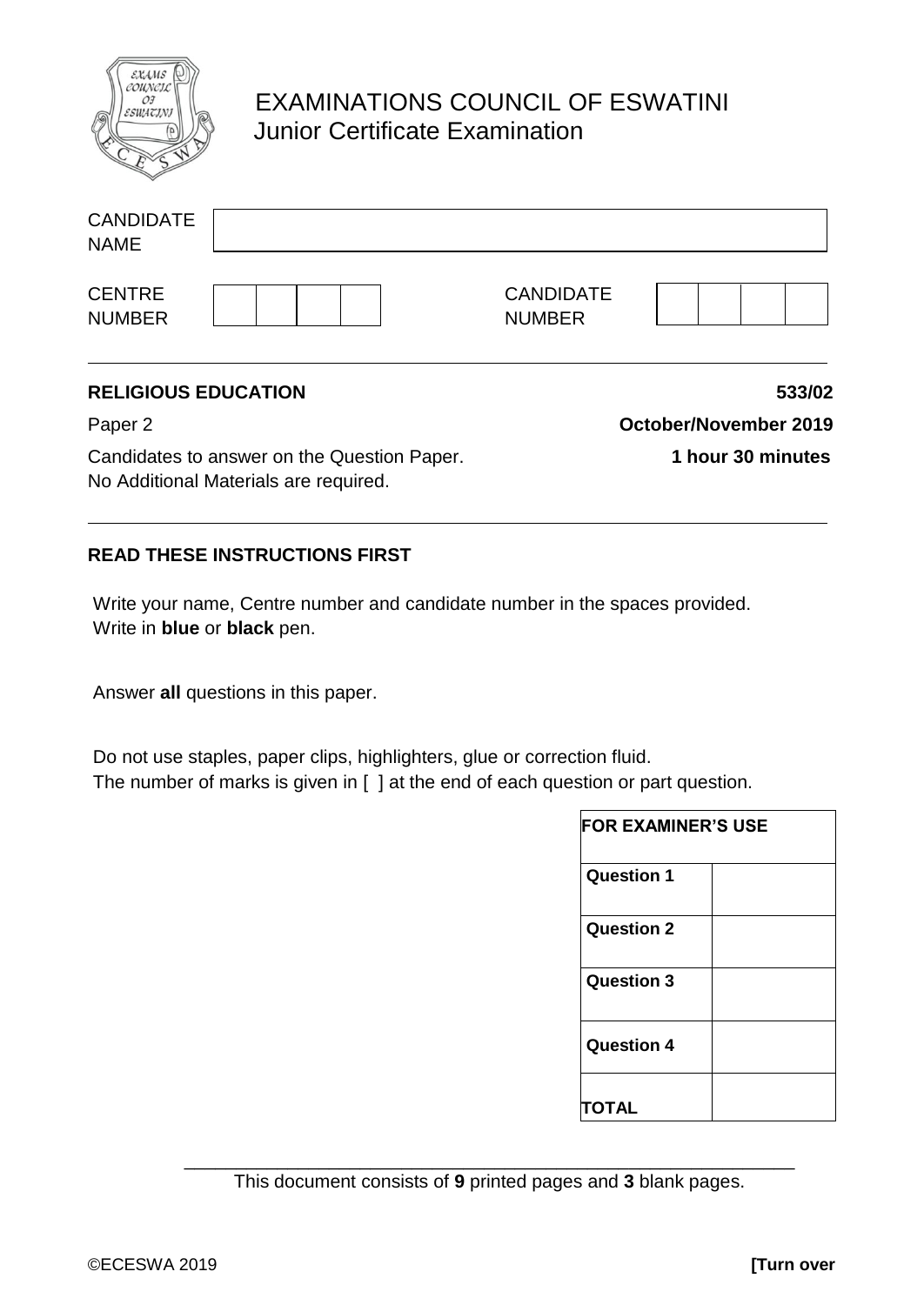*For Examiner's Use*

**1. (a)** Study the source below and answer the following questions.



John the Baptist

**(i)** What was the message from the voice that cried in the wilderness?

| $[4]$                                                        |  |  |  |  |  |  |
|--------------------------------------------------------------|--|--|--|--|--|--|
| (ii) How did the people respond to the message of the voice? |  |  |  |  |  |  |
|                                                              |  |  |  |  |  |  |
|                                                              |  |  |  |  |  |  |
|                                                              |  |  |  |  |  |  |
| [2]                                                          |  |  |  |  |  |  |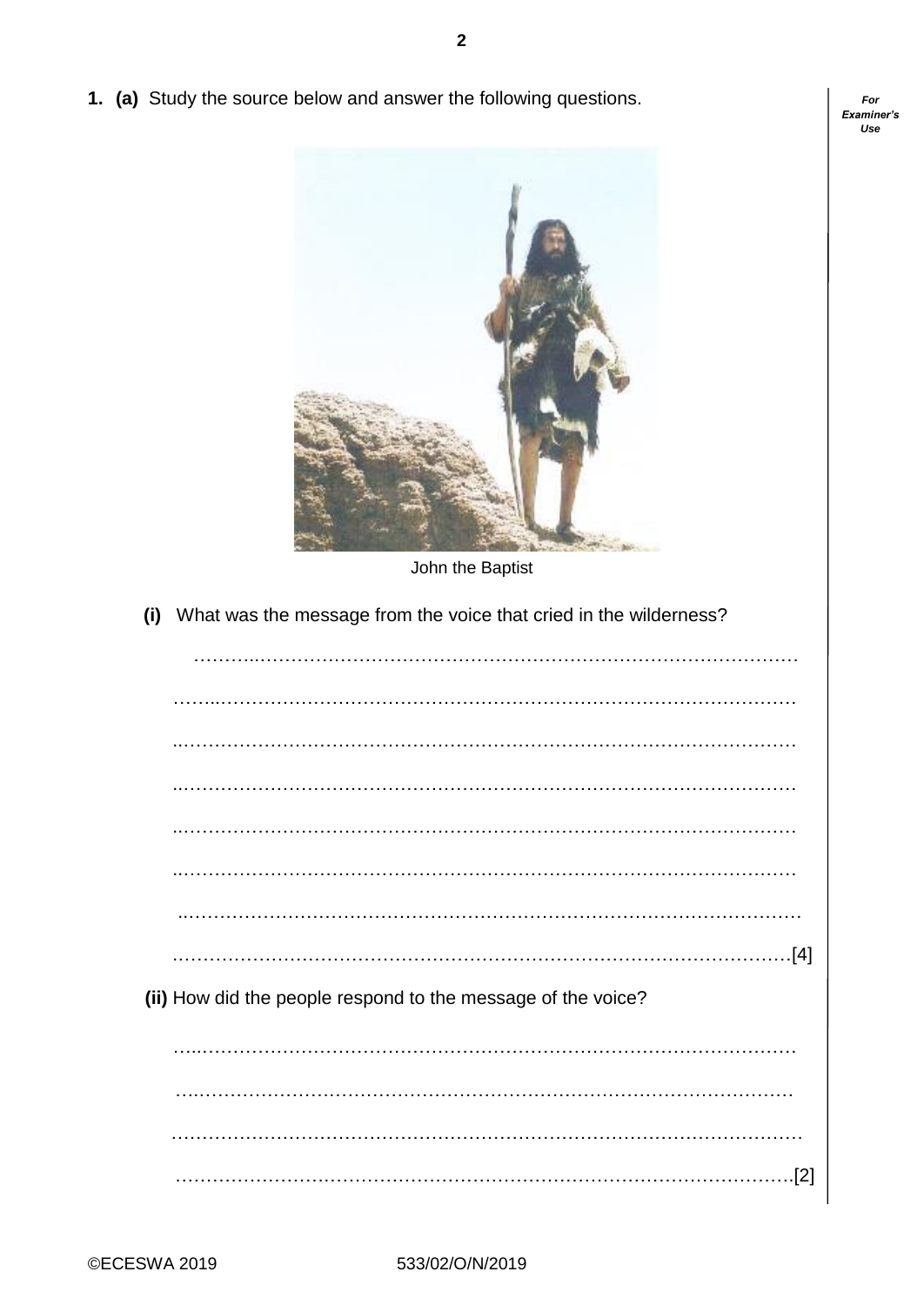*Examiner's*  **(b) (i)** Who prophesied that there will be a voice crying in the wilderness? ..……………………………………………………………………………………… .………………………………………………………………………………………[1]  **(II)** What advice did John the Baptist give to the groups who asked him what they should do? ..……………………………………………………………………………………… ..……………………………………………………………………………………… ..……………………………………………………………………………………… ..………………………………………………………………………………………  $\mathcal{L}^{\text{max}}_{\text{max}}$  ..……………………………………………………………………………………… ………………………………………………………………………………………... ….……………………………………………………………………………………[4] **(c)** Does the message of John the Baptist apply to the people of the 21st Century? Give reasons for your answer and show you have thought about different points of view. …………………………………………………………………………………………… ……………………………………………………………………………………………  $\mathcal{L}^{\text{max}}_{\text{max}}$  $\mathcal{L}^{\text{max}}_{\text{max}}$  …………………………………………………………………………………………… …………………………………………………………………………………………… …………………………………………………………………………………………… ……………………………………………………………………………………………[4]  **[Total :15 Marks]**

**3**

*For*

*Use*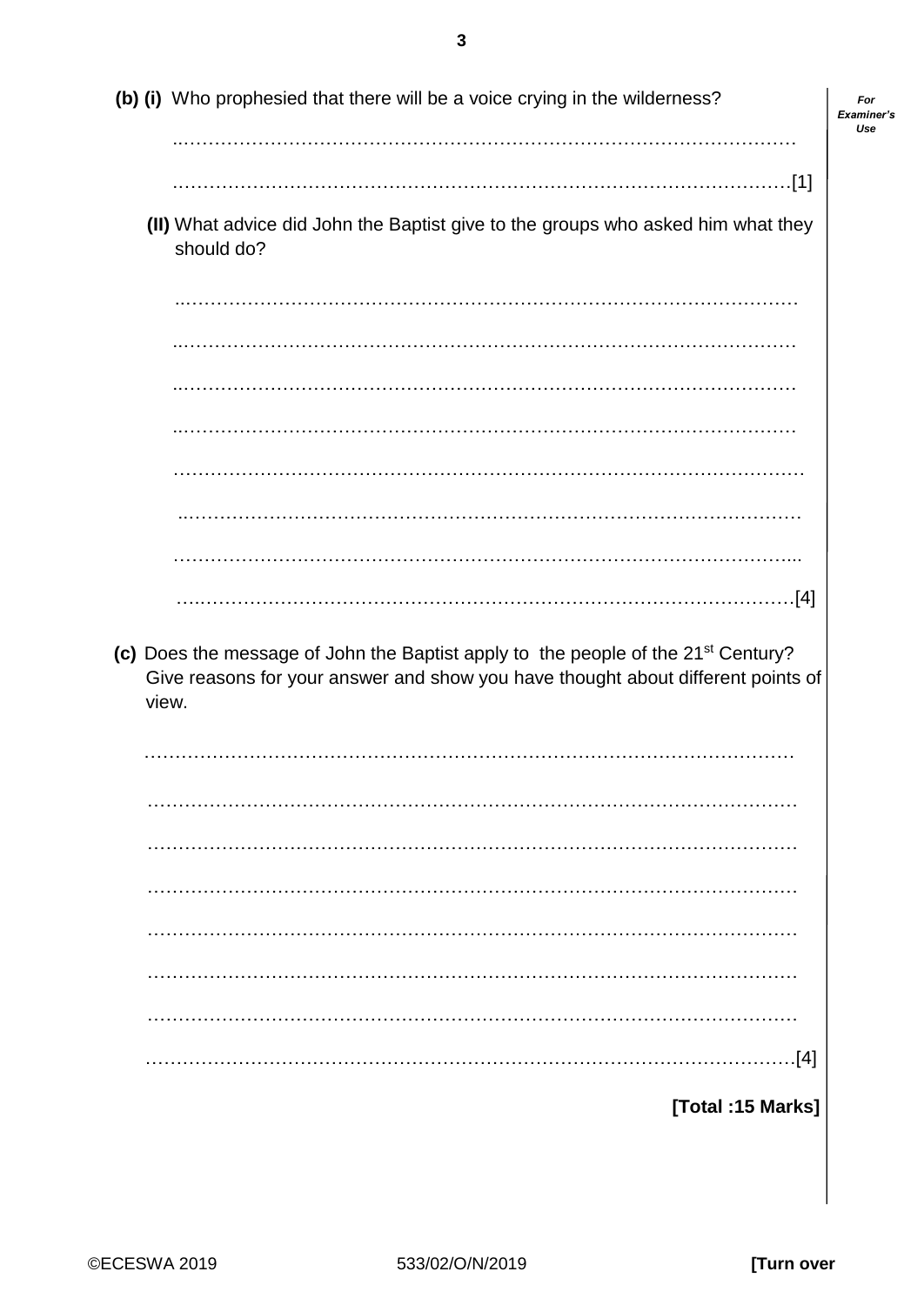(ii) Name any one type of literature found in the Bible. (b) (i) Explain why Christians believe the Bible is a book inspired by God? 

 $\overline{\mathbf{A}}$ 

For Examiner's  $11$ se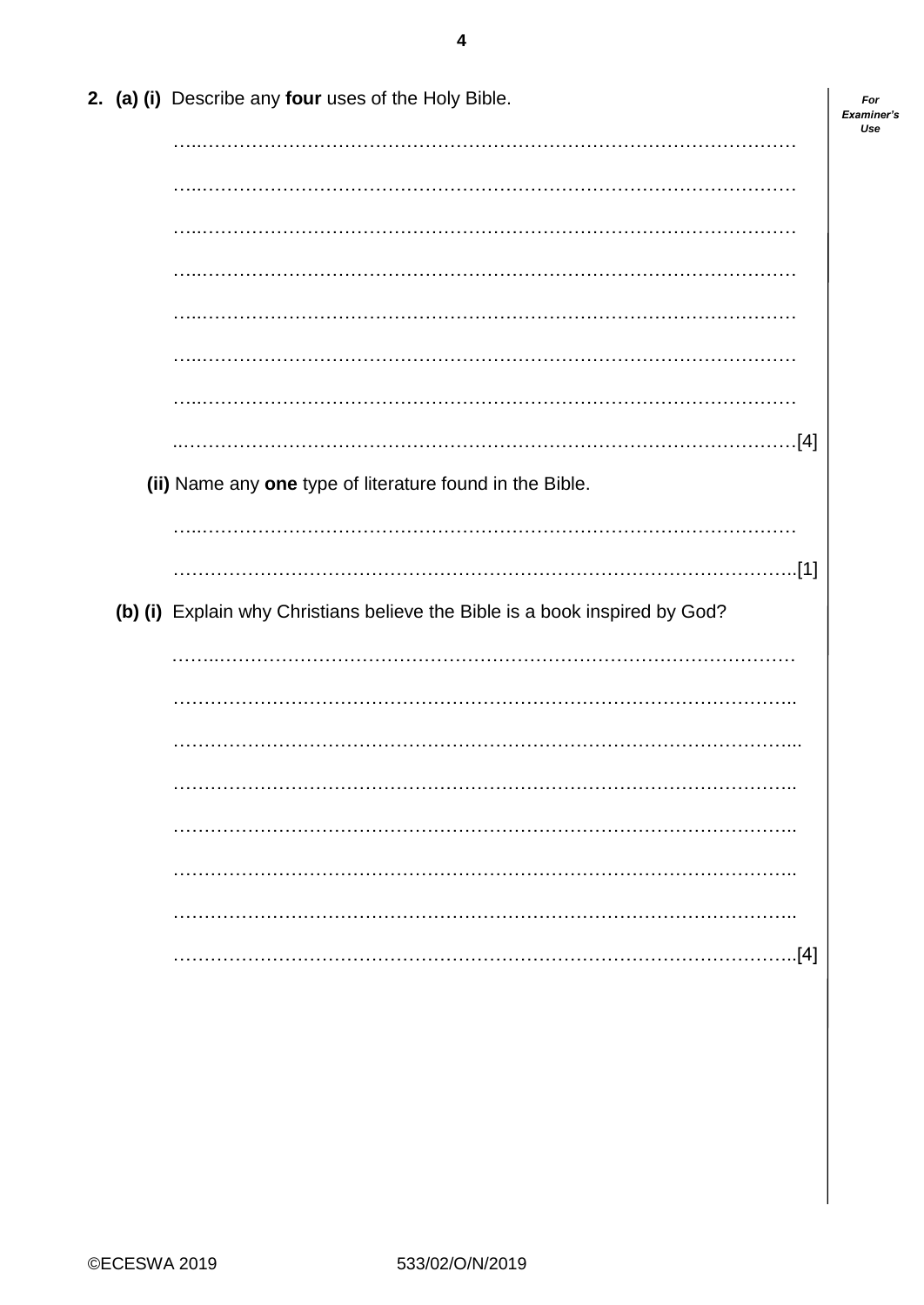**5**

| (ii) What are the two main ways by which all scriptures were given by God?                                                                                         |
|--------------------------------------------------------------------------------------------------------------------------------------------------------------------|
|                                                                                                                                                                    |
|                                                                                                                                                                    |
|                                                                                                                                                                    |
|                                                                                                                                                                    |
|                                                                                                                                                                    |
|                                                                                                                                                                    |
|                                                                                                                                                                    |
|                                                                                                                                                                    |
| . [2]                                                                                                                                                              |
| (c) Do you think Christians today should just focus only on the New Testament and<br>not the Old Testament? Give reasons for your answer and show you have thought |
| about different points of view.                                                                                                                                    |
|                                                                                                                                                                    |
|                                                                                                                                                                    |
|                                                                                                                                                                    |
|                                                                                                                                                                    |
|                                                                                                                                                                    |
|                                                                                                                                                                    |
|                                                                                                                                                                    |
| [4]                                                                                                                                                                |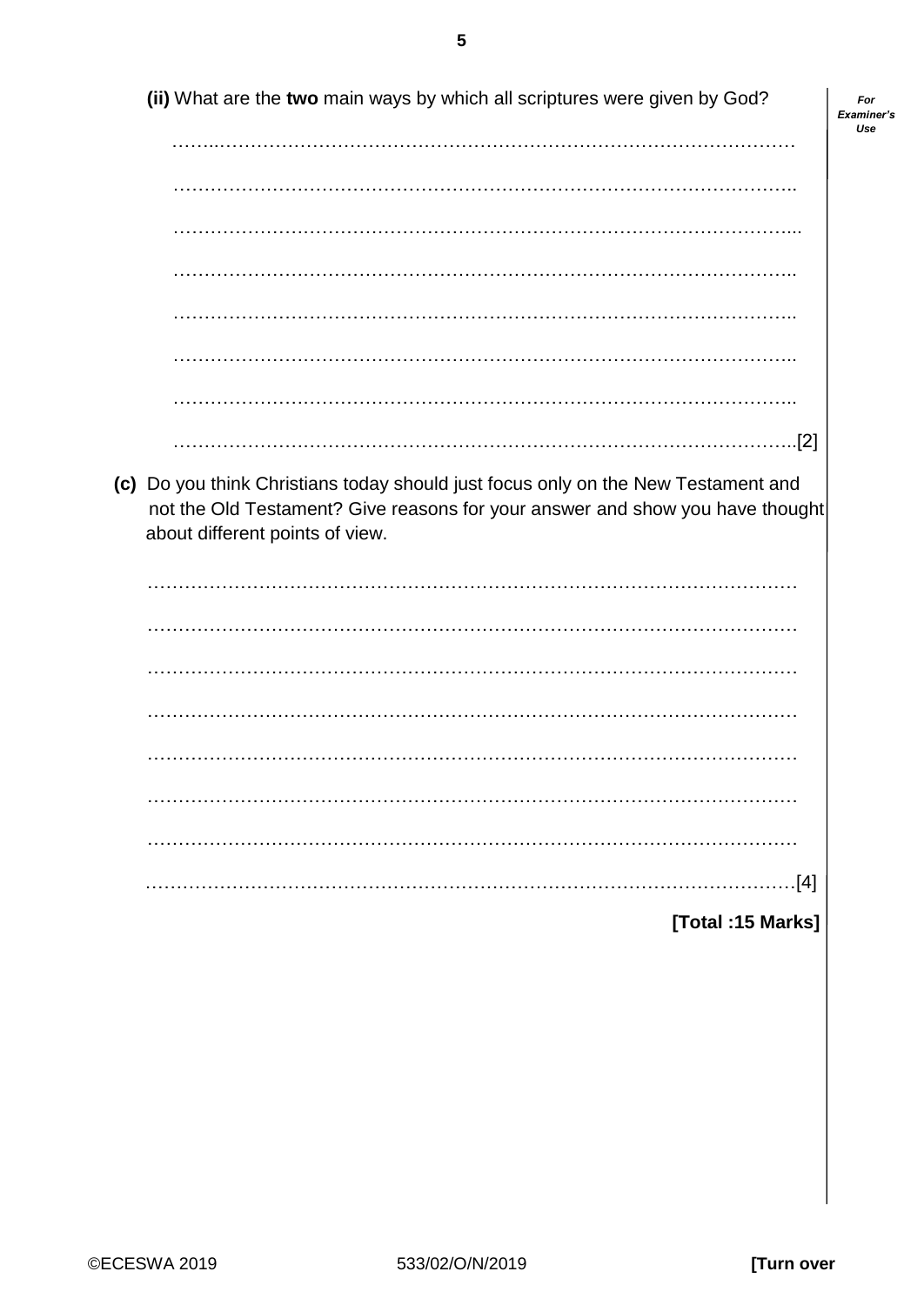3. (a) (i) Describe how the serpent convinced Eve to eat the forbidden fruit. (ii) What did Adam and Eve lose by eating the forbidden fruit? (b) (i) What did Adam and Eve do after eating the forbidden fruit? (ii) Explain why it is important for Christians to always avoid committing sin. 

6

For Examiner's  $11$ se

 $\ldots$ [4]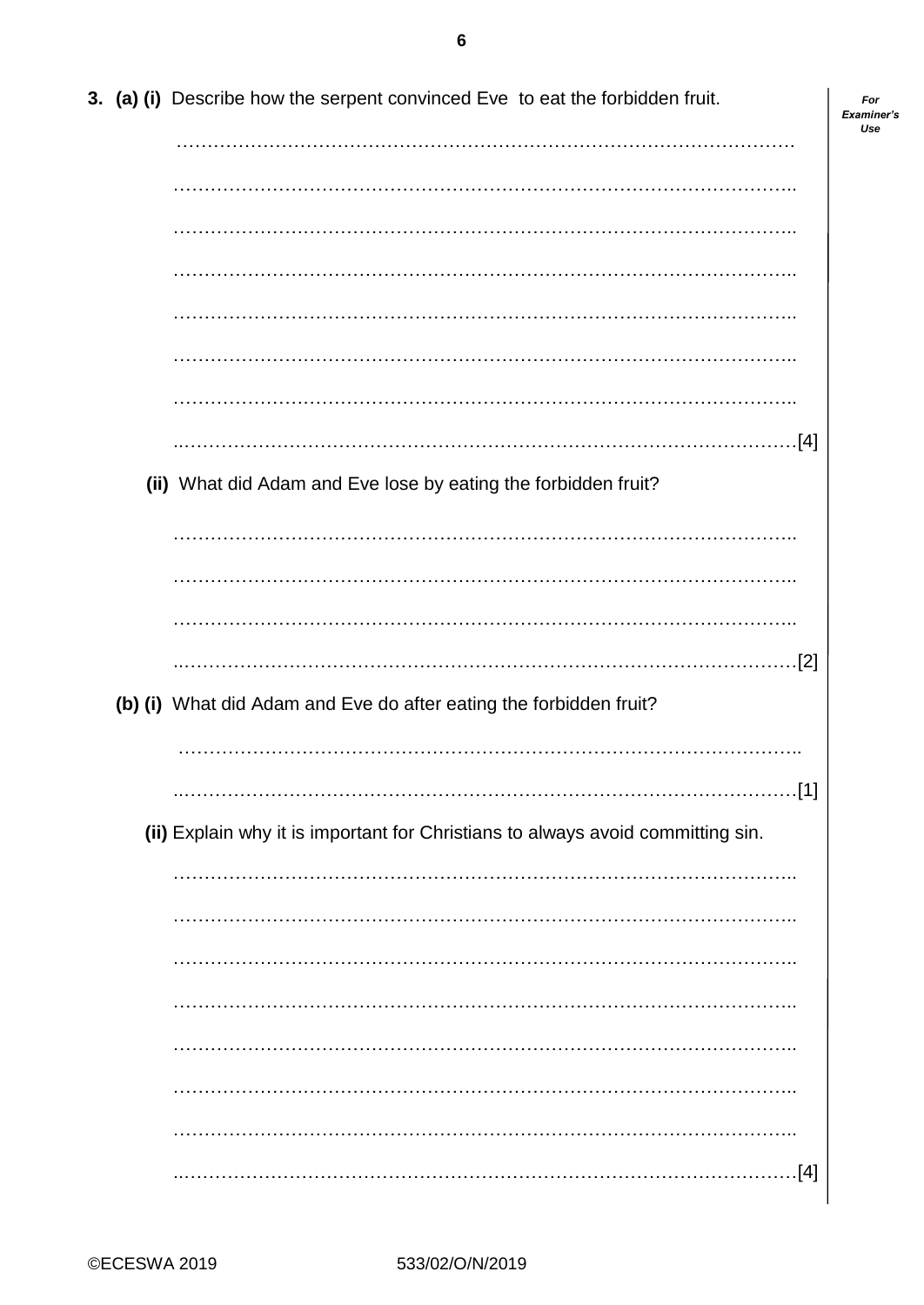**(c)** With reference to the story of the fall of man, do you think that bad company can make a believer fall into sin? Give reasons for your answer and show you have thought about different points of view.

 .…………………………………………………………………………………………... .…………………………………………………………………………………………... .…………………………………………………………………………………………... .…………………………………………………………………………………………... .…………………………………………………………………………………………... .…………………………………………………………………………………………... .…………………………………………………………………………………………...[4]

 **[Total :15 Marks]**

*For Examiner's Use*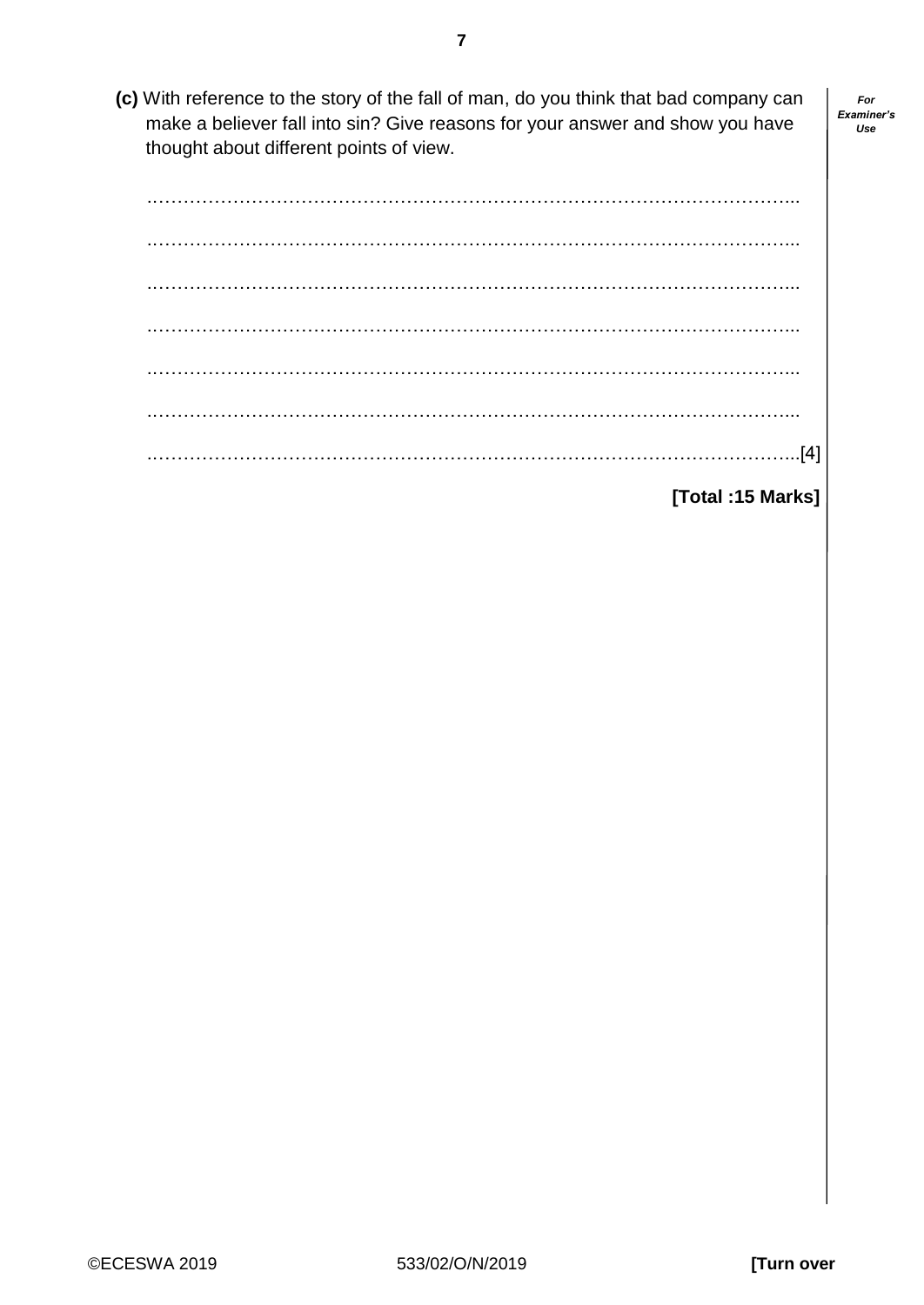| 4. (a) (i) | Describe how people should treat each other according to the Bible.<br>(1 Timothy 5:1-2.)                 | For<br>Examiner's<br>Use |
|------------|-----------------------------------------------------------------------------------------------------------|--------------------------|
|            |                                                                                                           |                          |
|            |                                                                                                           |                          |
|            |                                                                                                           |                          |
|            |                                                                                                           |                          |
|            |                                                                                                           |                          |
|            |                                                                                                           |                          |
|            |                                                                                                           |                          |
|            | . [4]                                                                                                     |                          |
|            | (ii) Why is it important for Christians to take care of their relatives especially their<br>own families? |                          |
|            |                                                                                                           |                          |
|            |                                                                                                           |                          |
|            |                                                                                                           |                          |
|            | (b) (i) Give one reason why human life should not be destroyed by anyone.                                 |                          |
|            | $\lceil 1 \rceil$                                                                                         |                          |
|            | (ii) Explain two reasons why Christians should help fight poverty.                                        |                          |
|            |                                                                                                           |                          |
|            |                                                                                                           |                          |
|            |                                                                                                           |                          |
|            |                                                                                                           |                          |
|            |                                                                                                           |                          |
|            |                                                                                                           |                          |
|            | [4]                                                                                                       |                          |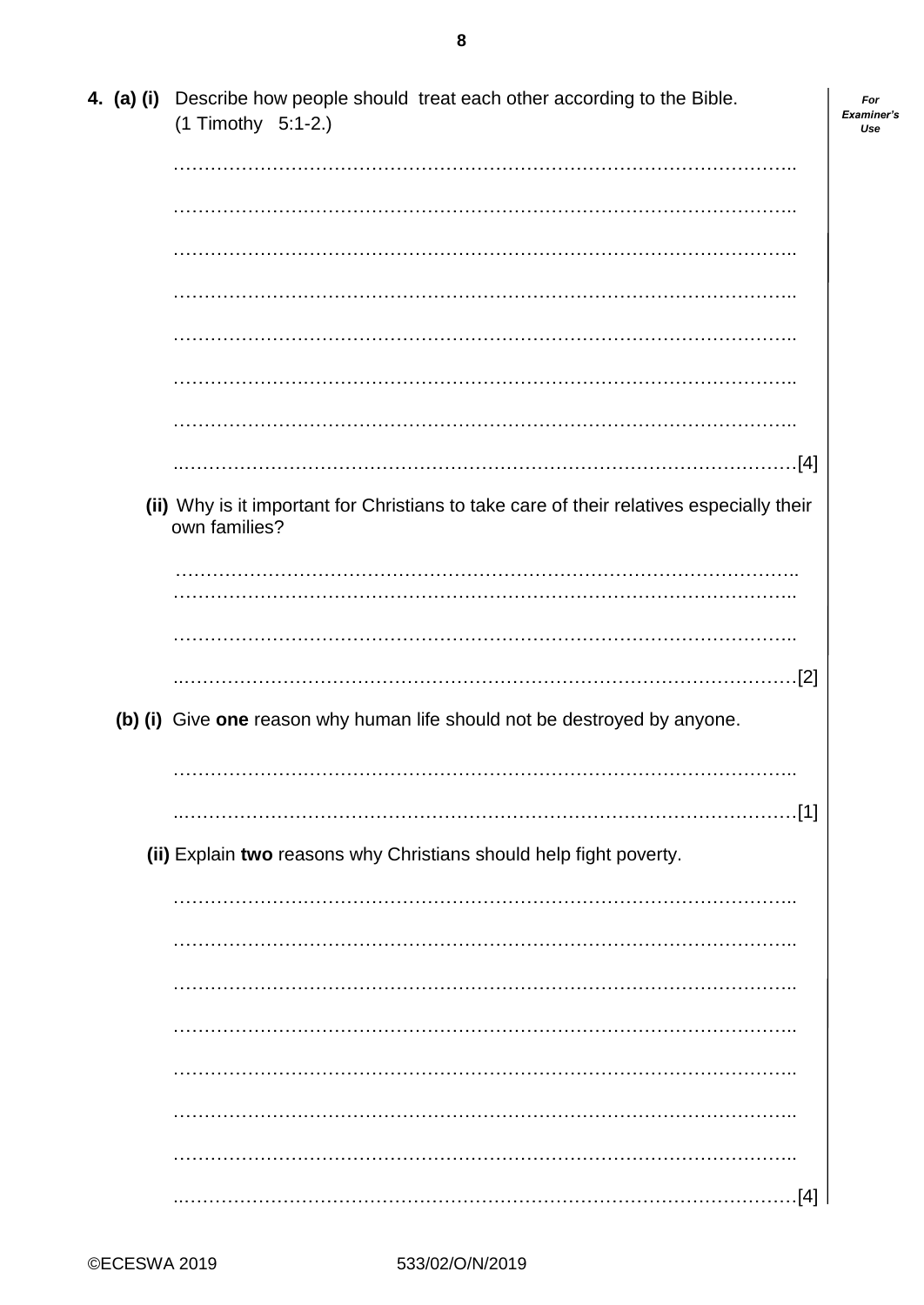*For Examiner's Use* **(c)** Do you think that it is the responsibility of the church to support every widow? Give reasons for your answer and show you have thought about different points of view.

 .…………………………………………………………………………………………... .…………………………………………………………………………………………... .…………………………………………………………………………………………... .…………………………………………………………………………………………... .…………………………………………………………………………………………... .…………………………………………………………………………………………... .…………………………………………… ……………………………………………...[4]

 **[Total :15 Marks]**

**9**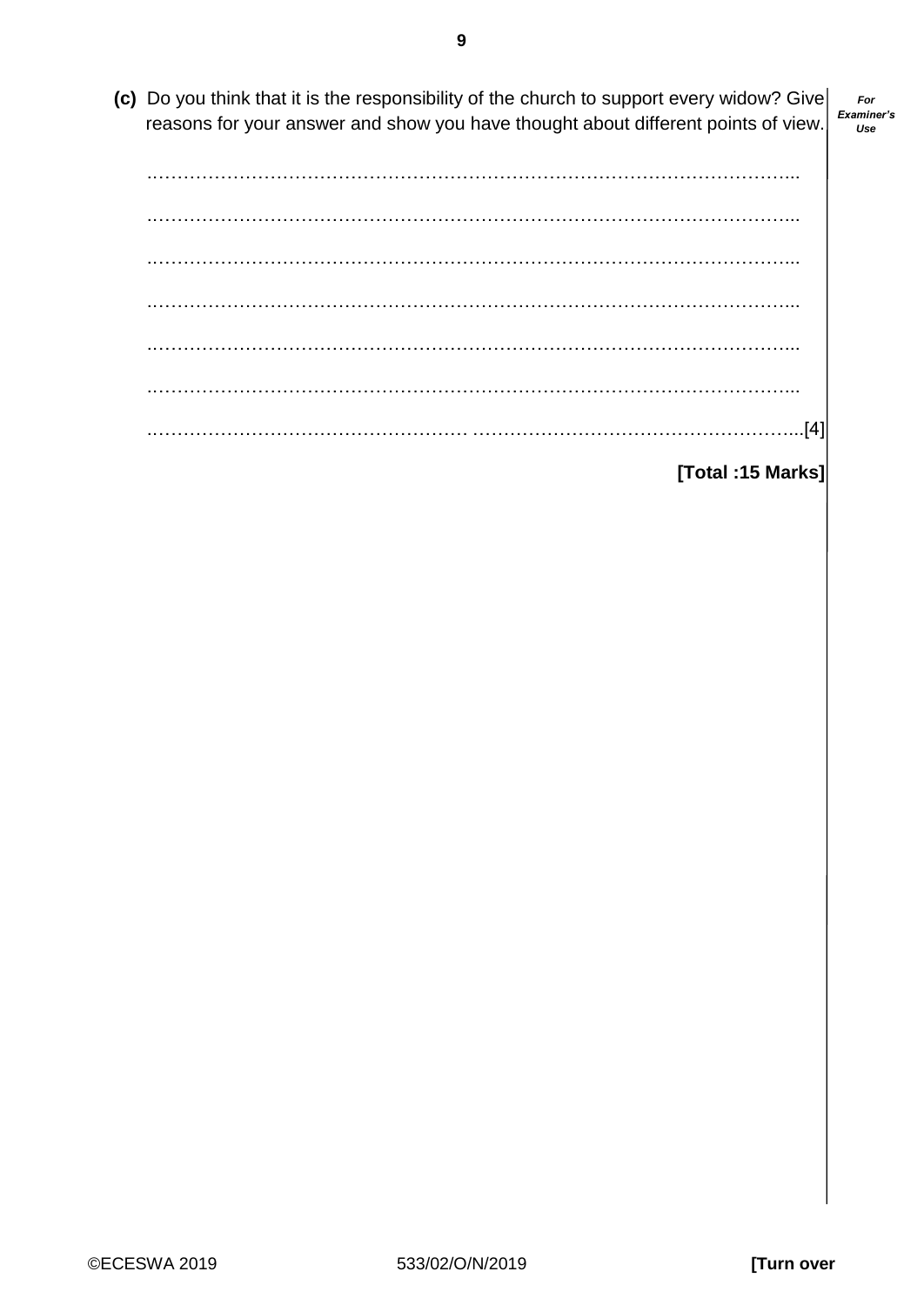#### **BLANK PAGE**

©ECESWA 2019 **633/02/O/N/2019**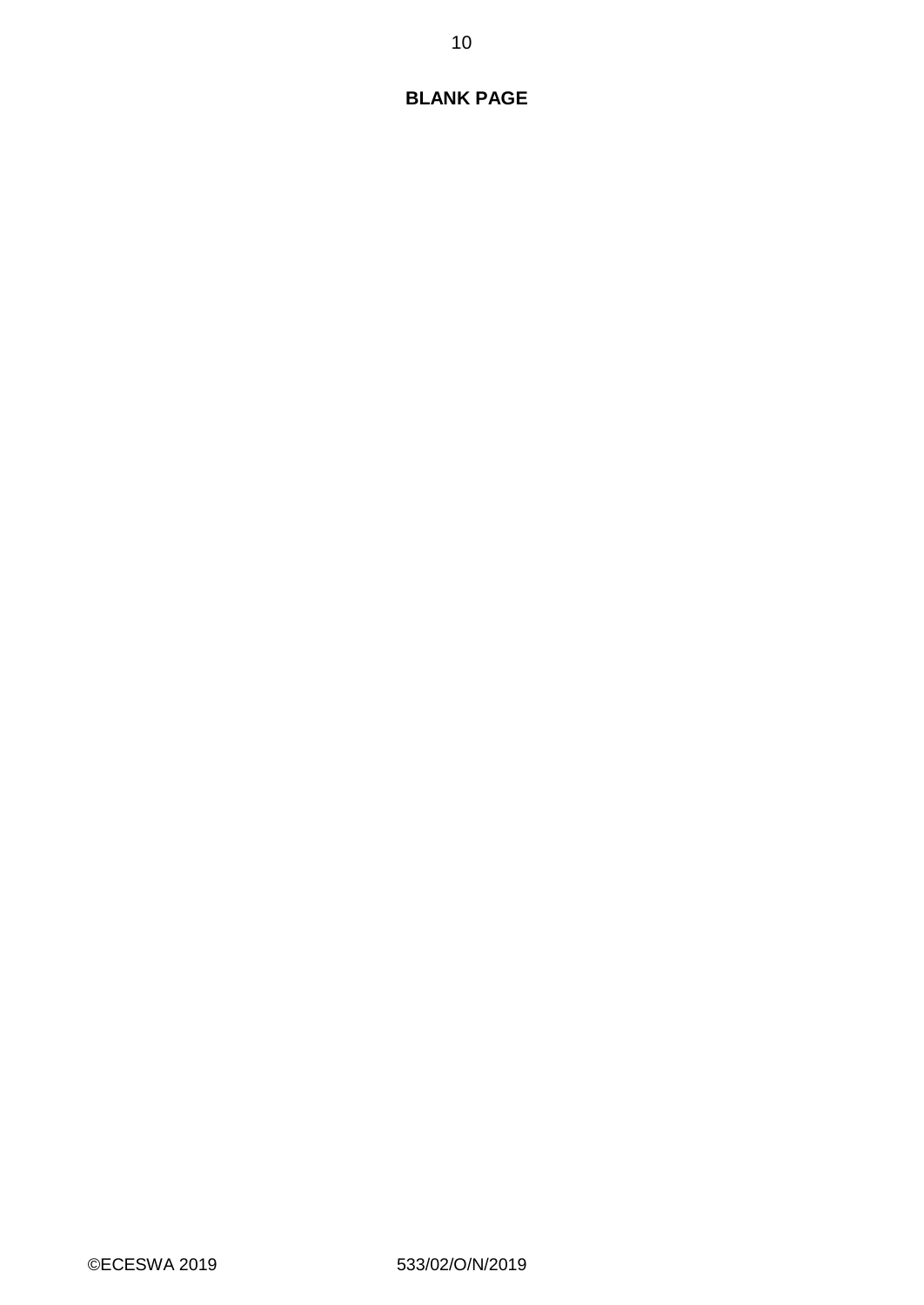### **BLANK PAGE**